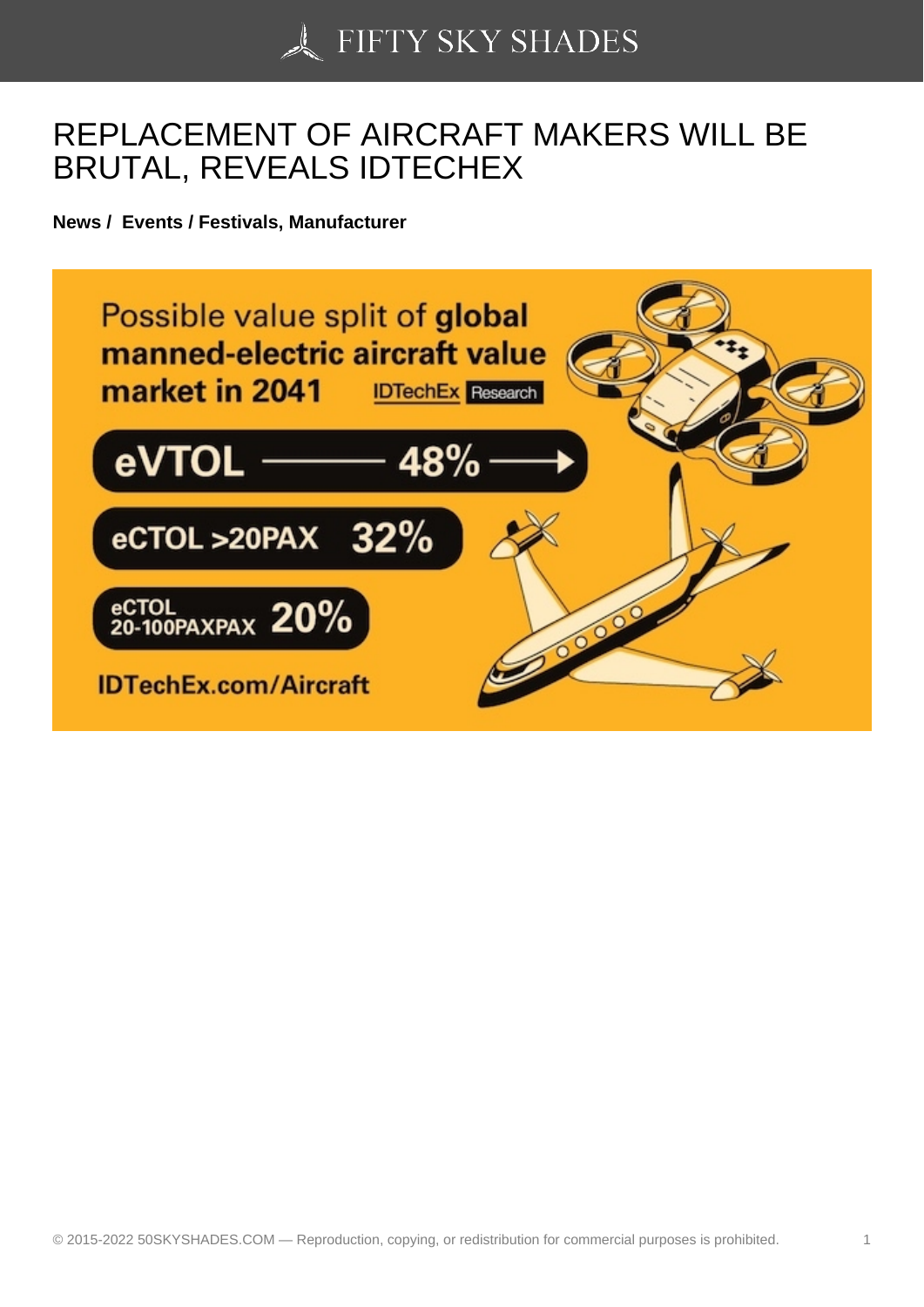The replacement of aircraft makers will be brutal - no not Airbus and Boeing, the other big names, starting with those making light aircraft, then those making regional aircraft. Stuck in the past, these cannot make what is now needed. It is therefore battery eVTOL startup Archer Aviation that just gained a \$1 billion order from United Airlines eager to get customers to airports faster, zero-emission. United has an option on \$0.5 billion more and the prospect of a fleet of 200. It is an investor and it has a collaboration agreement. Archer is floating at ascorching \$3.8 billion.

The IDTechEx report " Manned Electric Aircraft: Smart City and Regional 2021-2041 " is the first to forecast electric aircraft for 20 years ahead, while reflecting the realities of how the huge new \$30 billion market that is identified will be structured.

The world's largest co[urier company UPS has ordered 10 Beta Technologies eVTOL f](http://click.agilitypr.delivery/ls/click?upn=5OmgVrFXr10PW88sS2CuNMyYTCJ09q5JFx3-2FoinCpnIG-2FqAIeFHGWQFG5WjdWBKyty6tnINBje4DosvjhIAUBMlgICIcw3b2OiMwz1P6RUXceX4e3q3s2XBaOIM2lA9Y-2FoPQjL-2Fy-2BGytpd1ehIDiXYSrUqG8sqDWZJlSDDJOx4A-3DmHCk_wVU3sWPqD-2BJ862OfyV2Ojj-2FPtQPiz-2F4sNV3lh5c9p1t6hiDIHqknylhmn8KTAODQuY8UkIhDtKbPt6b-2BJYaxhVXaWsgEdgC0GgKXfaCVYZU2g5En3-2BCZ8vTgviH1N5X4lgl6l3ywnzPuoQOkHmAXKnuh9W0Lu30dbXaYsxty5XkCVQS4ANMsY0Q1IDQeKs8DHoovqMrZ9qZWaqH27dWgpEXm-2BETOlEUugKD2yxQdxQWiBm9jh3-2BScFRdgd89i3SOJ20-2BN72qlMQLxpj3g1Tjcj3Aiqb1QrqkqOGUW97fG-2BMm-2Brq7wKKknzlkOeEwXkEPHPYjznt4TAxpzVzeFJ-2FXWm0K49d7SlI4uJhIHfbts1HaWkZVHY9Q-2FXTCh9Ucgg-2B-2BtKsyjVxrBg5BA4mQ7CxTPg-3D-3D)or delivery 2024. UPS has an option on 150 if satisfied. They will hop freight directly between UPS premises in industrial parks, something previously impossible. Innovating like Tesla, dark horse Beta in Vermont slings the battery low for extreme stability as it is half the total aircraft weight. See the IDTechEx report, " Air Taxis: Electric Vertical Take-Off and Landing Aircraft 2021-2041 " for full analysis. For example, it assesses how newcomer eHang delivers battery eVTOL as air taxis and firefighters with eHang expecting a permit for autonomous passenger eVTOL flights in Chin[a this year.](http://click.agilitypr.delivery/ls/click?upn=5OmgVrFXr10PW88sS2CuNMyYTCJ09q5JFx3-2FoinCpnIG-2FqAIeFHGWQFG5WjdWBKyOHNKvjStCarJMMdQhB2wn0O9PNzTOuxaX5iJuPiDpJlCpiDyas1ACwrX9ow-2B49C8qF9y-2FHBVjeffcYii8KbIYqpKbAD9sDkjpzBOB5hRKp4-3D_2M1_wVU3sWPqD-2BJ862OfyV2Ojj-2FPtQPiz-2F4sNV3lh5c9p1t6hiDIHqknylhmn8KTAODQuY8UkIhDtKbPt6b-2BJYaxhVXaWsgEdgC0GgKXfaCVYZU2g5En3-2BCZ8vTgviH1N5X4lgl6l3ywnzPuoQOkHmAXKnuh9W0Lu30dbXaYsxty5XkCVQS4ANMsY0Q1IDQeKs8DHoovqMrZ9qZWaqH27dWgpEXm-2BETOlEUugKD2yxQdxQXOQGWsGjEMKi2fiIukXuye4M3sbZrw02FgggcbI-2FwJAM9-2FgiTalvUFKGNPlR8v49S7H9-2F-2BtTyl4rOTqre-2ByoW5GrCk1mxg35qf8-2BlDCmJWh6x4Xc1dZ-2BQH4xSnaFNCh5zvcSy0rGqMocjVcUK5hRPRVNXULUPQ4kO1oiK5PPS-2BoQ-3D-3D) 

[Bailie Gifford of Sco](http://click.agilitypr.delivery/ls/click?upn=5OmgVrFXr10PW88sS2CuNMyYTCJ09q5JFx3-2FoinCpnIG-2FqAIeFHGWQFG5WjdWBKyOHNKvjStCarJMMdQhB2wn0O9PNzTOuxaX5iJuPiDpJlCpiDyas1ACwrX9ow-2B49C8qF9y-2FHBVjeffcYii8KbIYqpKbAD9sDkjpzBOB5hRKp4-3D_2M1_wVU3sWPqD-2BJ862OfyV2Ojj-2FPtQPiz-2F4sNV3lh5c9p1t6hiDIHqknylhmn8KTAODQuY8UkIhDtKbPt6b-2BJYaxhVXaWsgEdgC0GgKXfaCVYZU2g5En3-2BCZ8vTgviH1N5X4lgl6l3ywnzPuoQOkHmAXKnuh9W0Lu30dbXaYsxty5XkCVQS4ANMsY0Q1IDQeKs8DHoovqMrZ9qZWaqH27dWgpEXm-2BETOlEUugKD2yxQdxQXOQGWsGjEMKi2fiIukXuye4M3sbZrw02FgggcbI-2FwJAM9-2FgiTalvUFKGNPlR8v49S7H9-2F-2BtTyl4rOTqre-2ByoW5GrCk1mxg35qf8-2BlDCmJWh6x4Xc1dZ-2BQH4xSnaFNCh5zvcSy0rGqMocjVcUK5hRPRVNXULUPQ4kO1oiK5PPS-2BoQ-3D-3D)tland, continuing to make a fortune out of being a major Tesla shareholder, has invested in the new eVTOL makers Joby of the US and Lilium of Germany, light aircraft usurpers newly enjoying a combined valuation of over \$3.6 billion. Light aircraft newcomer Volocopter of Germany has a >0.6 billionvaluation. Toyota, Intel, and Tencent strongly invest in these insurgents.

Even for conventional takeoff and landing, air taxi and pilot training companies now have to buy battery-electric fixed-wing aircraft or lose competitiveness. The best born-electric battery fixedwing aircraft have half to one-fifth of the operating cost. They are so silent that they may be allowed to operate 24/7 giving a multiple of the usual payback from that alone. Only they have fast rate of climb. They are the Teslas of the skies.

Newcomer Bye Aerospace, with the performance of the Tesla S Plaid in range, silence, acceleration, and 99% reduction in engine parts, has over 720 orders. Leading the surge, its 2 and 4-seater battery aircraft prices have even risen to \$489,000 and \$627,000 this year because they remain the economic must-buy. You cannot easily copy such sleek composite-material battery aircraft and their software. Entirely designed to purpose, they use state-of-the-art electrics with much more to come. Brand enhancement is enjoyed by an operator when it buys the zeroemission future in this way. The longer glide path, simplification, and better control will reduce the light-aircraft death rate.

Raghu Das, CEO of analysts IDTechEx adds, "Fossil-fueled cars will trend to valueless as they are banned in more and more places. Something similar will happen with quality battery-electric light aircraft enjoying less depreciation. The radically new capabilities will grow the market even beyond near-silent eVTOL. Neglect has meant that the General Aviation market has collapsed to one-fifth of its peak 50 years ago but the industry now has the Goldilocks scenario of needing to replace those old aircraft and having electric aircraft that bring back affordability while adding new mission capabilities. We estimate that the general aviation market will therefore grow over tenfold by 2041.

Long before that, fossil and bio-fuel will be gone. As soon as authorities see the noise, land, and